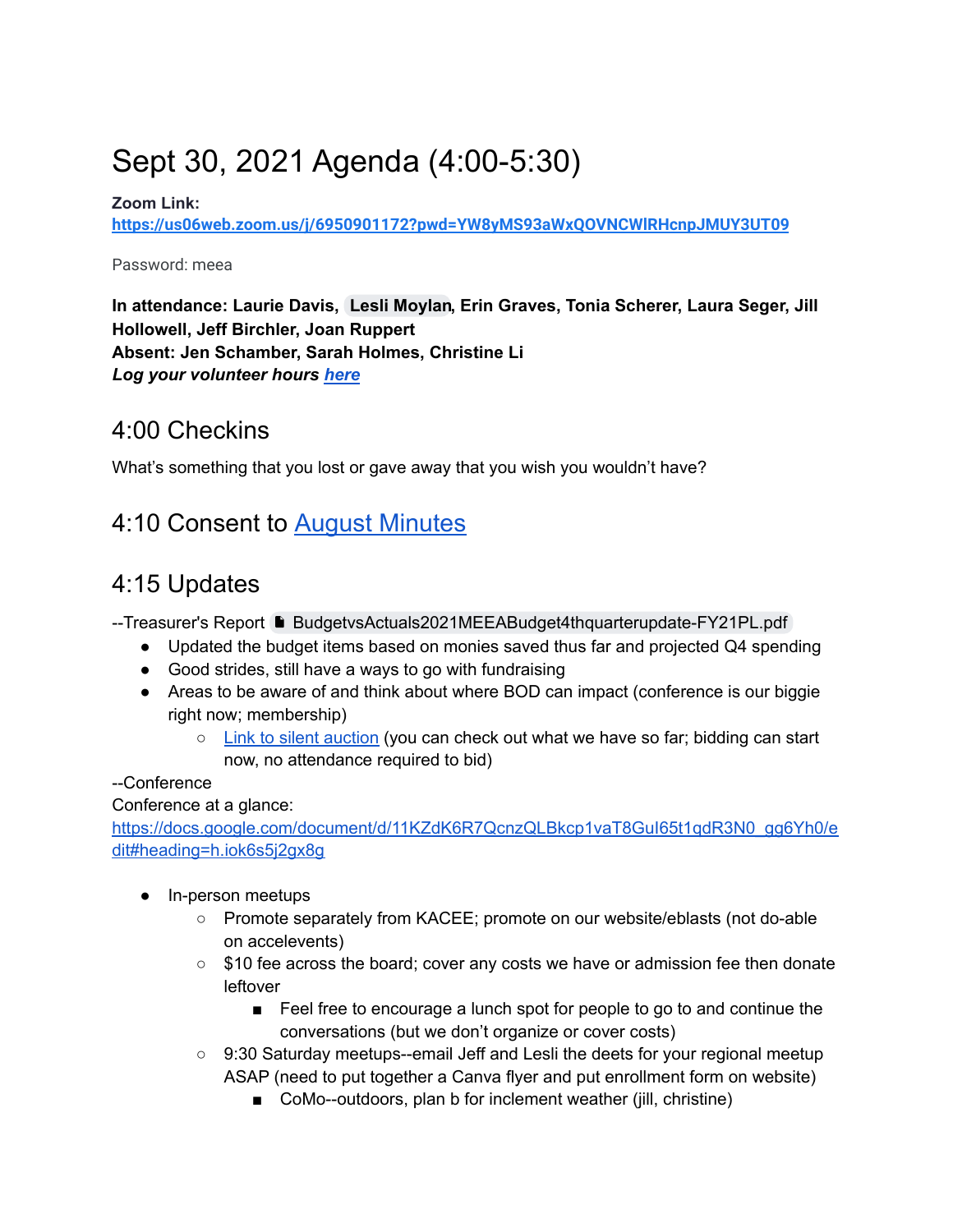- Spgfld--outdoors at Fellows Lake Marina (jeff, laura)--WC is now operating the Marina, coffee/brunch snacks and facilities exploration, brief remarks from the new director
- STL--outdoors at Forest Park Playscape (erin, tonia)
- KC--tbd (Morgan, Jeff)--send Jeff Sarah's Phone #
- Food? If desired, use the monies from registration
- COVID protocols? Recommend masks if event is indoors
- Would DESE send out our flyer? Lesli will check
- Promotion Invitation Challenge
	- Send a personal invitation to one person who may not be aware of the conference
	- $\circ$  Jill Hollowell offered to share KACEE's conference posts on MEEA page
- Exhibitors
	- Exhibitor form is embedded on conference page <https://meea.org/professional-development/annual-conference/>
	- Link directly to form [https://secure.lglforms.com/form\\_engine/s/Wh1xyZeZTJrNfCR\\_r1fzHA](https://secure.lglforms.com/form_engine/s/Wh1xyZeZTJrNfCR_r1fzHA)
- Session Moderators
	- Sign up form-[https://docs.google.com/forms/d/e/1FAIpQLSfr9AmU9BtAUQlyQBS38ZVFI](https://docs.google.com/forms/d/e/1FAIpQLSfr9AmU9BtAUQlyQBS38ZVFIKbyTy_IqozkYMfl_OxZTIEc_w/viewform) [KbyTy\\_IqozkYMfl\\_OxZTIEc\\_w/viewform](https://docs.google.com/forms/d/e/1FAIpQLSfr9AmU9BtAUQlyQBS38ZVFIKbyTy_IqozkYMfl_OxZTIEc_w/viewform)
	- Joan
	- Watershed Center volunteers (college students, probably 3-4)
	- Christine Li's students (Lesli to followup)

--could we offer a free conference registration as a GSQ prize pack? It would be for next conference--YES:)

--Mini-grants--let's fund all 4!

--Awards (Update--Reclaim Renew in Kirkwood; Questions--1 go ahead and mail them to winners now and "announce" at conference or or "present" them at conference then mail 2 seek more nominations or no? We have noms for all categories)--mail them out now, ask for a pic back

### 4:30 Dynamic Governance Rounds

## **[Dynamic Governance Cheat Sheet-UCity.pdf](https://drive.google.com/file/d/16sS0kGlQ0eH5GW9n9eM6jjFxAGQujtpL/view?usp=sharing)**

### ➢ **JEDIA Mission Statement proposal**

○ Picture Forming & Proposal Shaping took place in another circle, the JEDIA Committee--recap from Laura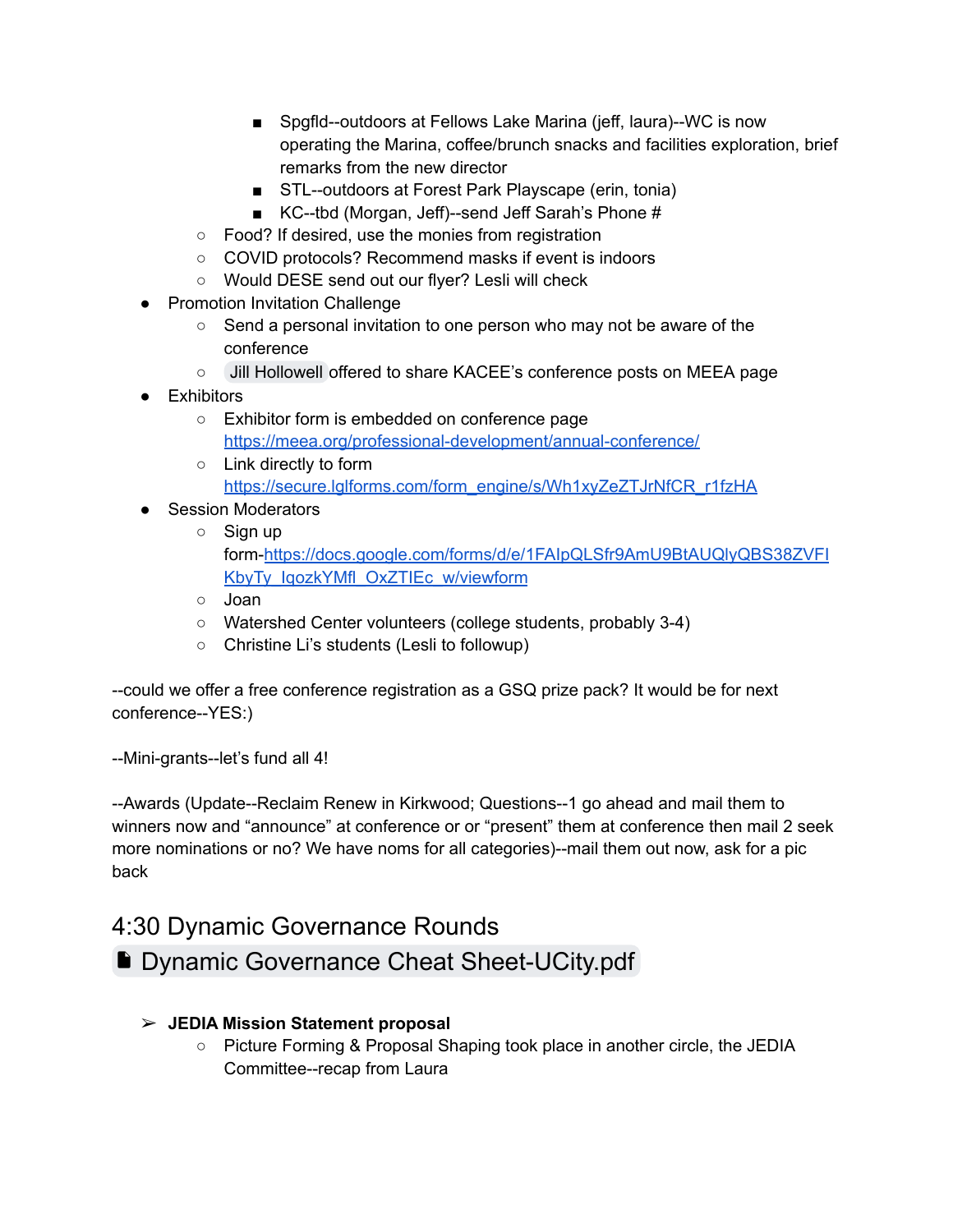- Wanted mission to be more inclusive of all of MO and more welcoming, and part of the mission including helping people get to the point where people can educate (calling out more accurately what we do and explicit
- Original: Meea helps educators inspire Missourians care about, understand and act for their environment
- Proposal: Meea helps educators inspire and equip all Missourians to access, care, understand, and act for the environment
- Present Proposal (Laura is the JEDIA delegate carrying this proposal to the BOD circle)
- Need facilitator for:
	- Clarifying Questions Round/Quick Reactions Round
		- Like adding the access
		- More comprehensive
		- Doesn't flow as well
		- Initial thought--changes capture us more accurately but agrees that it doesn't flow
		- Hard not to be too wordy, but would more words make it flow better?
		- Does it need to be just one sentence?
		- What about: ….
	- Proposal--take time to process, digest, wordsmith via ED Updates
		- Consent achieved

➢ **Member Benefits and Pricing Structure-** *table til next time after we have more survey responses? Any specifics (besides examples of other affiliates and their pricing structures) that you'd like to see at next meeting?*

 $\triangleright$  What we decided for our structure

| Individual                                                               | <b>Organization 1</b>                                            | <b>Organization 2</b>                 | Lifetime (Individual) |
|--------------------------------------------------------------------------|------------------------------------------------------------------|---------------------------------------|-----------------------|
| <b>Discount for</b><br>seniors/stude<br>nts)<br><b>Pay As You</b><br>Can | <b>Small</b><br>corporation<br><b>Nonprofit</b><br><b>School</b> | Large<br>corporation/G<br>ov't agency |                       |

*○ Maybe revisit auto-renewal with pay-as-you-can*

| <b>Affiliate State</b> | <b>Pricing</b>                                                                                                                                                                                         | <b>Benefits</b>                                                                                                                                                                                                     | <b>Comments</b> |
|------------------------|--------------------------------------------------------------------------------------------------------------------------------------------------------------------------------------------------------|---------------------------------------------------------------------------------------------------------------------------------------------------------------------------------------------------------------------|-----------------|
| Kansas                 | Educator   Individual - \$30<br>Educator   Organization - \$75<br>Student   Individual - \$10<br>Student   Organization - \$25<br>Supporter   Individual - \$40<br>Supporter   Organization -<br>\$100 | Make connections with people in<br>your region who also care about<br>KACEE. Become part of a<br>community of environmentally<br>literate Kansans.<br>Receive regular communication<br>from KACEE tailored for you. |                 |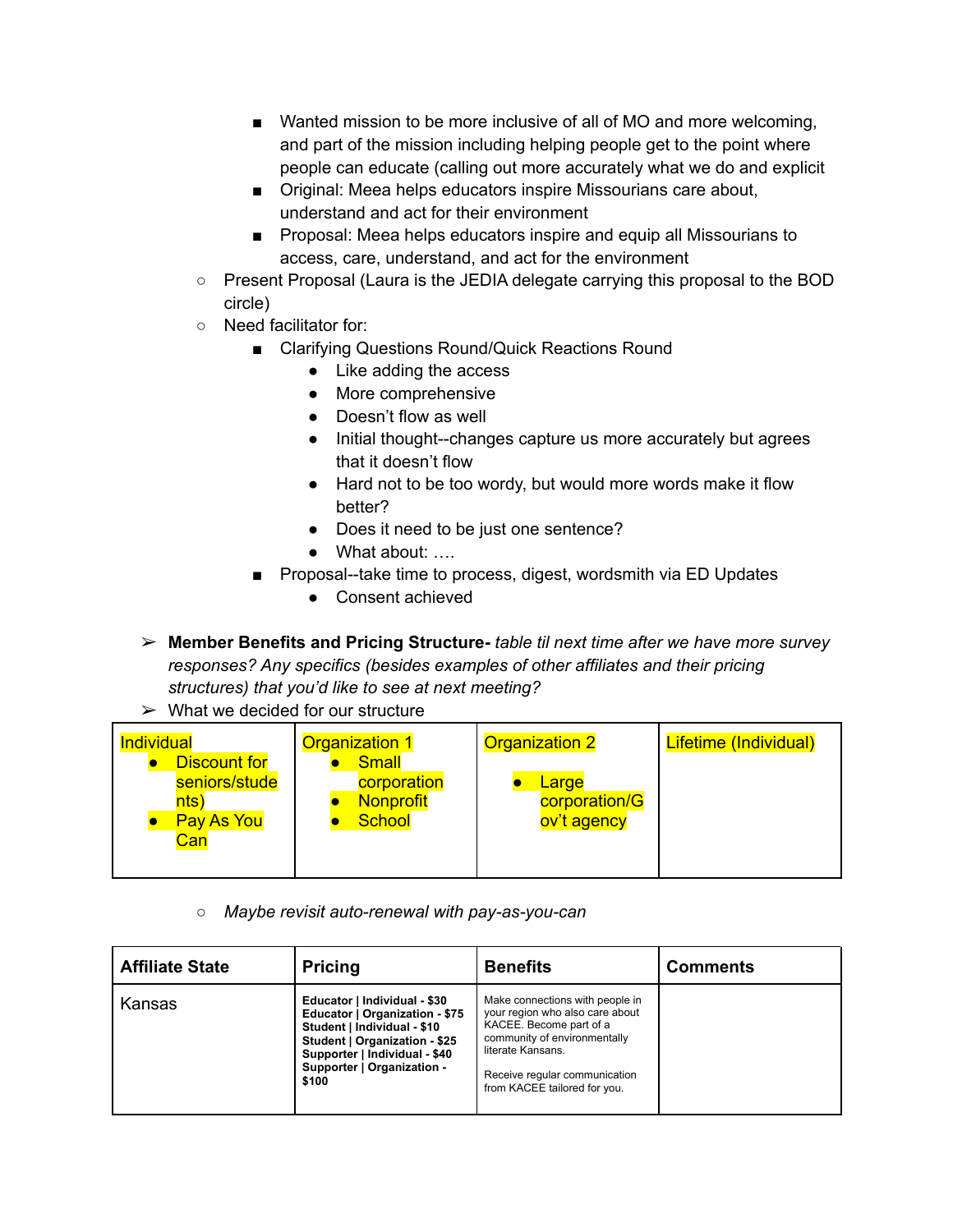| Kentucky |                                                                                                                                                                                                                                                                                                                                                                                                                                                                                                                                                                                  |                                |                                                                                                                                                                                                                                                                                                                                                                                                                                                                                                                                                                                                                                                                                         | our state. | Be recognized in Kansas as<br>someone who cares about<br>environmental education and<br>actively supports growing EE in<br>Receive discounts on select<br>KACEE eeCourses and<br>eeCredentials.<br>EE and its benefits. | Be among the first to gain access<br>to research and information about |  |
|----------|----------------------------------------------------------------------------------------------------------------------------------------------------------------------------------------------------------------------------------------------------------------------------------------------------------------------------------------------------------------------------------------------------------------------------------------------------------------------------------------------------------------------------------------------------------------------------------|--------------------------------|-----------------------------------------------------------------------------------------------------------------------------------------------------------------------------------------------------------------------------------------------------------------------------------------------------------------------------------------------------------------------------------------------------------------------------------------------------------------------------------------------------------------------------------------------------------------------------------------------------------------------------------------------------------------------------------------|------------|-------------------------------------------------------------------------------------------------------------------------------------------------------------------------------------------------------------------------|------------------------------------------------------------------------|--|
|          | <b>MEMBERSHIP LEVELS</b><br>INDIVIDUAL<br><b>INDIVIDUAL</b><br><b>SILVER LEAF</b>                                                                                                                                                                                                                                                                                                                                                                                                                                                                                                |                                |                                                                                                                                                                                                                                                                                                                                                                                                                                                                                                                                                                                                                                                                                         |            |                                                                                                                                                                                                                         |                                                                        |  |
|          | MEMBERSHIP<br>LEVEL<br>BENEFITS                                                                                                                                                                                                                                                                                                                                                                                                                                                                                                                                                  | STUDENT<br>MEMBERSHIP<br>\$25  | GENERAL<br>MEMBERSHIP<br>\$50                                                                                                                                                                                                                                                                                                                                                                                                                                                                                                                                                                                                                                                           |            | GREEN LEAF<br>ORGANIZATION<br>MEMBERSHIP<br>\$250                                                                                                                                                                       | ORGANIZATION<br>MEMBERSHIP<br>\$500                                    |  |
|          | ALL MEMBER<br>EREGIONAL<br>MEET UPS                                                                                                                                                                                                                                                                                                                                                                                                                                                                                                                                              | Ø                              | ❤                                                                                                                                                                                                                                                                                                                                                                                                                                                                                                                                                                                                                                                                                       |            | Ø                                                                                                                                                                                                                       | Ø                                                                      |  |
|          | <b>CONFERENCE</b><br>REGISTRATION<br>DISCOUNTS                                                                                                                                                                                                                                                                                                                                                                                                                                                                                                                                   | 20% OFF<br><b>REGISTRATION</b> | <b>20% OFF</b><br><b>REGISTRATION</b>                                                                                                                                                                                                                                                                                                                                                                                                                                                                                                                                                                                                                                                   |            | 1 FREE<br>REGISTRATION                                                                                                                                                                                                  | 2 FREE<br>REGISTRATIONS                                                |  |
|          | <b>COURSE &amp;<br/>PROGRAM<br/>DISCOUNTS</b>                                                                                                                                                                                                                                                                                                                                                                                                                                                                                                                                    | Ø                              |                                                                                                                                                                                                                                                                                                                                                                                                                                                                                                                                                                                                                                                                                         | ❤          | 2 MEMBERS<br><b>RECEIVE</b><br>DISCOUNTS                                                                                                                                                                                | UNLIMITED<br>MEMBERS<br>RECEIVE<br>DISCOUNTS                           |  |
|          | MEMBERSHIP<br>DIRECTORY<br>LISTING                                                                                                                                                                                                                                                                                                                                                                                                                                                                                                                                               | Ø                              |                                                                                                                                                                                                                                                                                                                                                                                                                                                                                                                                                                                                                                                                                         | ⊗          | 2 MEMBERS<br>LISTED                                                                                                                                                                                                     | UNLIMITED<br>MEMBERS<br><b>LISTED</b>                                  |  |
|          | Additional membership benefits include national and state recognition,<br>exclusive networking opportunities, voting rights within KAEE,<br>merchandise discounts, publicity through stories written and shared by<br>KAEE, and coaching and consulting services.<br>And, of course, membership in KAEE connects you with fellow<br>environmental education practitioners and enthusiasts from all over the<br>state, giving you the chance to learn from, support, and be an integral<br>part of the movement to advance environmental knowledge across<br>Kentucky and beyond. |                                |                                                                                                                                                                                                                                                                                                                                                                                                                                                                                                                                                                                                                                                                                         |            |                                                                                                                                                                                                                         |                                                                        |  |
| Colorado |                                                                                                                                                                                                                                                                                                                                                                                                                                                                                                                                                                                  |                                |                                                                                                                                                                                                                                                                                                                                                                                                                                                                                                                                                                                                                                                                                         |            |                                                                                                                                                                                                                         |                                                                        |  |
| Arkansas | Individual-<br>Student \$15;<br>Prof \$25;<br>Sr \$15<br>Group-<br>Nonprofit, School,<br>Government - \$50 3<br>members;<br>Business, Industry,<br>Corporation \$100 - 3<br>members;<br>Organizational \$225 -<br>15 members<br>Xtra members \$15<br>each<br>Lifetime--<br>Individual<br>memberships only<br>\$250                                                                                                                                                                                                                                                               |                                | All: Build professional community<br>of shared values<br>Support environmental education<br>in Arkansas<br>Receive monthly newsletter<br>including local and national<br>updates and resources<br>Access grant opportunities<br>Enjoy discounts to AEEA<br>sponsored events, including<br>annual conference and<br>professional development<br>trainings<br>Create connections at networking<br>events<br>Opportunity for professional<br>recognition<br>Group memberships extra<br>benefits:<br>All of the great benefits listed<br>above plus the benefit of<br>promoting organizational events<br>on AEEA's community calendar<br>Advertise job openings through<br>AEEA's Job Board |            |                                                                                                                                                                                                                         |                                                                        |  |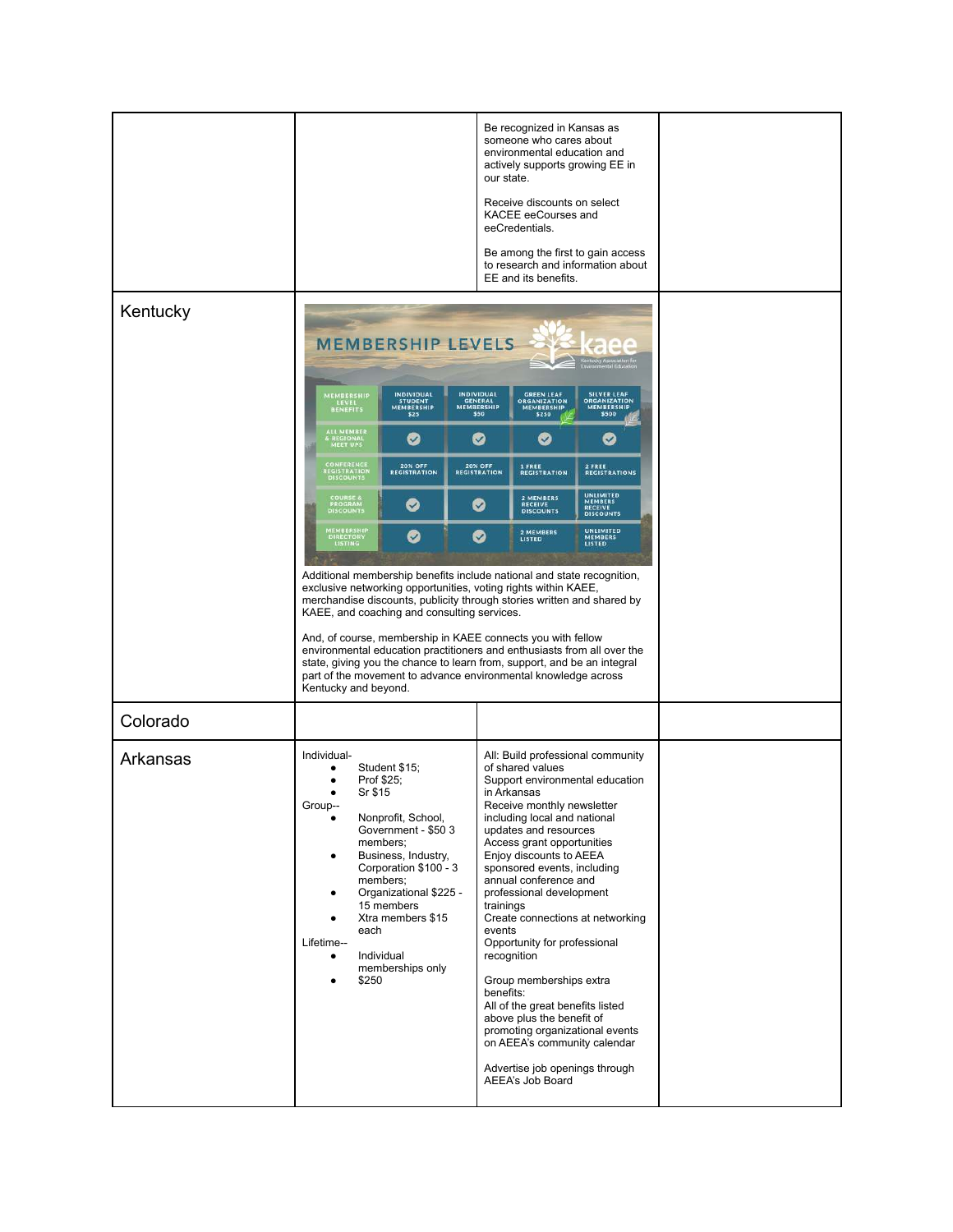| Maine           |                                                                                                                                                                                                                                                                                                                                                                                                                                                                                                                                                                                                                                                                                                                                                                                                                                                                                                                                                                                                                                                                                                                                                                                                                                                                                                                                                                                                                                                                                                                                                                                                                                                                                                                                                                                                                                                                                                                                                                                                                                                                                                                                                           |                                                                                                                                                           |  |
|-----------------|-----------------------------------------------------------------------------------------------------------------------------------------------------------------------------------------------------------------------------------------------------------------------------------------------------------------------------------------------------------------------------------------------------------------------------------------------------------------------------------------------------------------------------------------------------------------------------------------------------------------------------------------------------------------------------------------------------------------------------------------------------------------------------------------------------------------------------------------------------------------------------------------------------------------------------------------------------------------------------------------------------------------------------------------------------------------------------------------------------------------------------------------------------------------------------------------------------------------------------------------------------------------------------------------------------------------------------------------------------------------------------------------------------------------------------------------------------------------------------------------------------------------------------------------------------------------------------------------------------------------------------------------------------------------------------------------------------------------------------------------------------------------------------------------------------------------------------------------------------------------------------------------------------------------------------------------------------------------------------------------------------------------------------------------------------------------------------------------------------------------------------------------------------------|-----------------------------------------------------------------------------------------------------------------------------------------------------------|--|
| <b>Illinois</b> | <b>Student Membership Fee: \$15</b><br>vote in elections, may hold a board position, receive one copy of the<br>UPDATE newsletter four times per membership year, and receive<br>member discounts at EEAI sponsored events/partner discounts.<br>Senior Membership Fee: \$15<br>may vote in elections, hold a board position, receive one copy of the<br>UPDATE newsletter four times per membership year, and receive<br>member discounts at EEAI sponsored events/partner discounts.<br>Individual Membership Fee: \$30<br>Individuals who join at this level vote in elections, may hold a board<br>position, receive one copy of the UPDATE newsletter four times per<br>membership year, and receive member discounts at EEAI sponsored<br>events/partner discounts.<br><b>Organizational Membership</b><br>School, governmental, and not-for-profit agencies are eligible to join at<br>this level. Memberships at this level receive one copy of the UPDATE<br>newsletter four times per membership year, and may identify three to<br>five official representatives (see options below) who may vote in<br>elections, hold a board position, and receive member discounts at EEAI<br>sponsored events/partner discounts.<br>Organizational Membership are available at several different levels.<br>Each level provides member benefits for that number of employees<br>within the organization.<br>Organizational 3 Members - \$100<br>Organizational 4 Members - \$115<br>Organizational 5 Members - \$130<br>Organizational Unlimited Members - \$250; each individual will have to<br>create their own account and must be an employee of the organization.<br>Sustaining Membership (Lifetime Membership) : Fee: \$400<br>Individuals who join at this level receive a perpetual membership and<br>are eligible to vote in elections, may hold a board position, receive one<br>copy of the UPDATE newsletter four times per membership year,<br>receive member discounts at EEAI sponsored events/partner discounts,<br>receive recognition in the UPDATE newsletter and EEAI website, and<br>are recognized at the annual EEAI conference. | Individuals who join at this level must be a full or part-time student. They<br>Individuals who join at this level must be 65 years of age and over. They |  |

*Next month Lesli will come back with a proposal (we looked at the member survey) --comment: \$75 reasonable with a good conference discount*

### ➢ **Continue VMEs in 2022?**

5:20 Closing Round (What went well? What can we improve?)

--more concrete proposals written out for pre-processing b4 starting Dynamic Governance; background will help us be more productive +1 +1 +1

--like everyone giving 2cents +1 +1

--look over meeting minutes prior to the meeting

--dedicated bunch for meetups, looking forward to meeting in person

--applaud the conference committee!

--comfortable commenting on things; MEEA is conscientious about what we're doing and thoughtful; moving forward but seems slow

Our Suggested Fee Structure:

- Individual Level
- Pay What You Can (for individuals only, not for organizations)
- Organizational Level 1
- Organizational Level 2

Concerns/Questions: